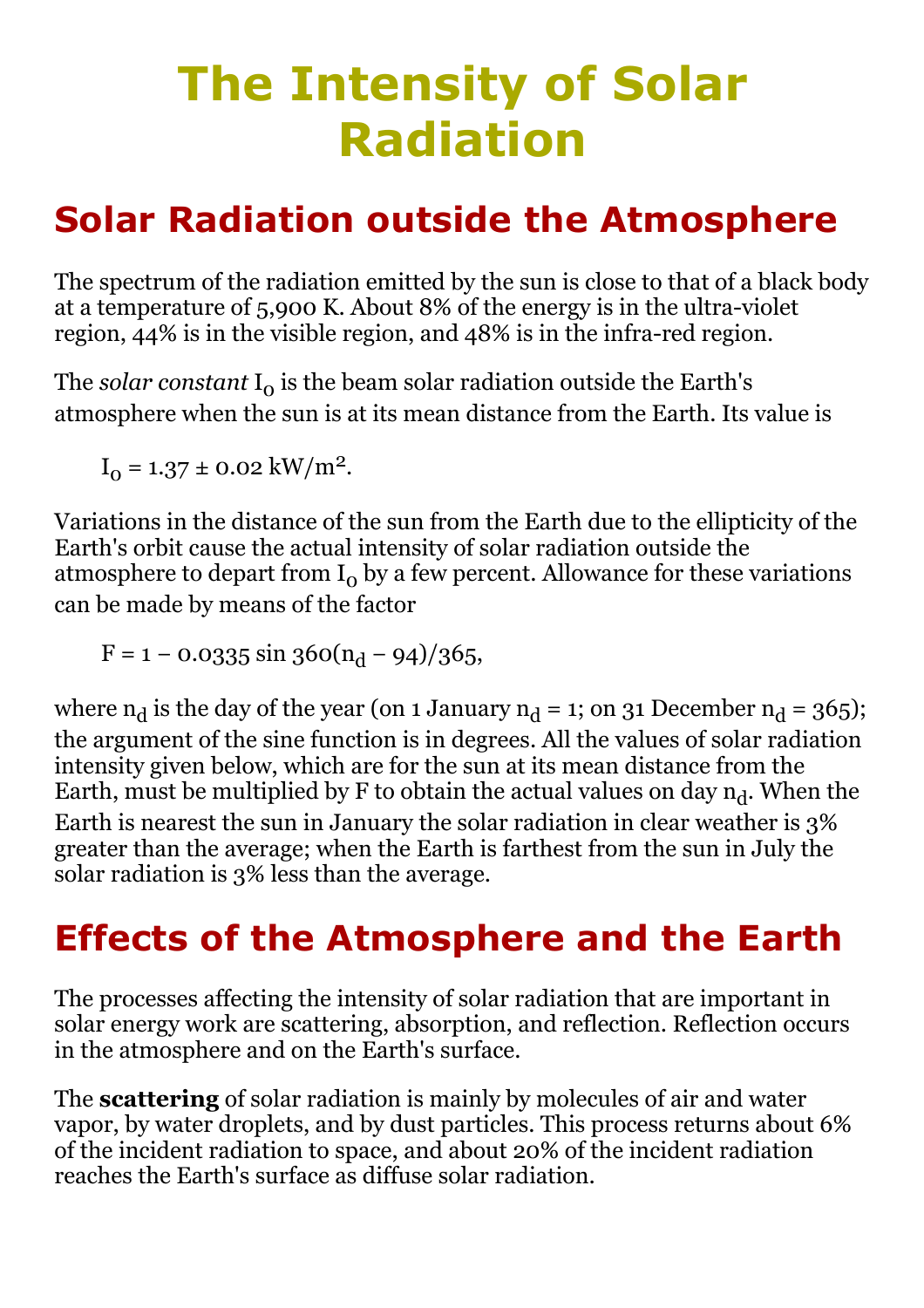Air molecules scatter sunlight with an intensity proportional to *λ* -4, where *λ* is the wavelength of the radiation. This is called Rayleigh scattering; it is important for particles with radius less than  $\lambda/10$ . This wavelength effect can be seen in the blue color of the clear sky and the red color of the setting sun. The sky appears blue because the shorter wavelength blue light is scattered more strongly than the longer wavelength red light. The setting sun appears red because much of the blue light has been scattered out of the direct beam. Scattering from large particles with radius greater than 25*λ* is independent of the wavelength. As a result, sunlight scattered from the water droplets in mist and cloud, and from the dust particles in haze, is white.

The **absorption** of solar radiation is mainly by molecules of ozone and water vapor (Fig. 1). Absorption by ozone takes place in the upper atmosphere at heights above 40 km. It occurs mainly in the ultra-violet region of the spectrum, where it is so intense that very little solar radiation of wavelength less than 0.3 µm reaches the Earth's surface. About 3% of the solar radiation is absorbed in this way.

At low levels in the atmosphere about 14% of the solar radiation is absorbed by water vapor, mainly in the near infra-red region of the spectrum. Clouds absorb very little solar radiation, which explains why they do not evaporate in sunlight. The effect of clouds on solar radiation is mainly scattering and reflection.

There is a small amount of absorption of solar radiation by oxygen. The absorption of solar radiation by carbon dioxide is also slight, although the absorption and emission of long-wave atmospheric radiation by carbon dioxide is important in the greenhouse effect.



Fig. 1. The solar spectrum. The upper graph is for radiation outside the atmosphere; the lower graph is for radiation received at the earth's surface under a clear sky. Absorption bands by gases in the atmosphere are indicated by chemical formulas.

The reflection of solar radiation depends on the nature of the reflecting surface. The fraction of the solar irradiation that is reflected from the surface of the Earth is called the albedo of the surface. The total albedo, which includes all wavelengths, is closely related to the visible albedo, which includes only light in the visible region of the spectrum. Table 1 shows some typical albedo values for the sun overhead. When the sun is low in the sky (with a large zenith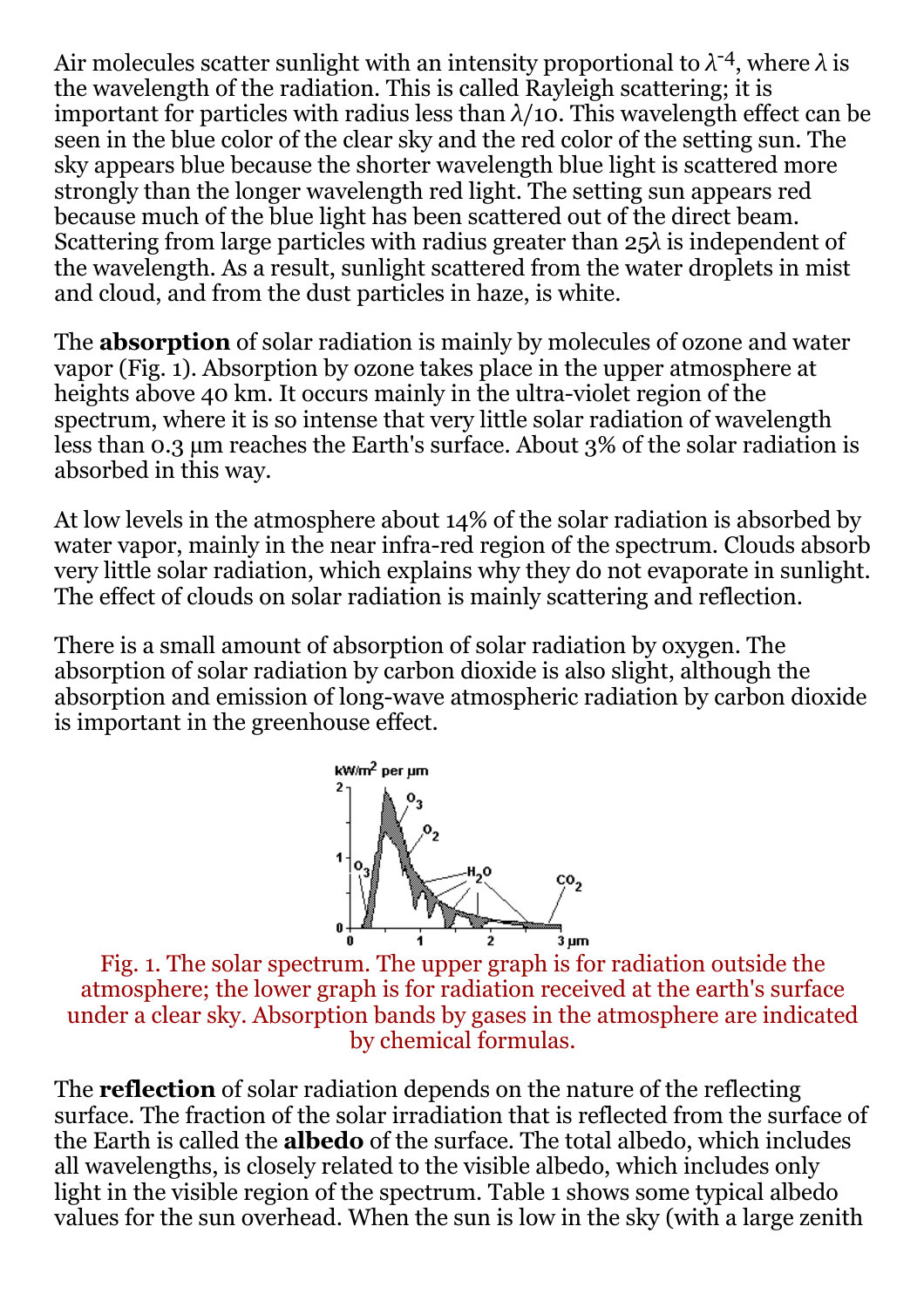angle *ζ*) the albedo of a water surface is much greater than the value tabulated. The albedo of clouds depends on how thick they are.

| <b>Albedos</b> |               |  |  |
|----------------|---------------|--|--|
| <b>Surface</b> | <b>Albedo</b> |  |  |
| Vegetation     | 0.2           |  |  |
| Pale soil      | 0.3           |  |  |
| Dark soil      | 0.1           |  |  |
| Water          | 0.1           |  |  |
| Clouds         | $0.5 - 0.9$   |  |  |

# Table 1. Surface

# Solar Radiation under Clear Skies

A simplified presentation of the solar radiation at the earth's surface applicable in tropical Asia is given in this section.

The main parameters affecting the intensity of solar radiation are the zenith angle *ζ* of the sun, the water vapor content w of the atmosphere, and Schuepp's turbidity coefficient B.

The water vapor content w is given in centimeters of precipitable water. Exact determinations of w require the use of upper air data. If upper air data are not available, approximate estimates can be made with the help of the formula

 $w = 0.18$  e,

where e is the vapor pressure in the atmosphere at the Earth's surface in millibars. In a tropical wet and dry climate w typically varies from 2 cm in the dry season to 5 cm or more in the wet season.

The turbidity coefficient B is zero in a dust-free atmosphere, and increases in value as the air becomes more turbid. Direct determinations of B require measurements of beam solar irradiance in different ranges of the spectrum using colored filters. In a tropical wet and dry climate B typically varies from near zero in the wet season to about 0.2 during the dry season. If there is smoke in the air B can be greater. Inland in Thailand the equation

 $B = 0.25 - 0.017$  V,

where V is the mean visibility in kilometers, gives estimates of the mean values of B with an accuracy ±0.02.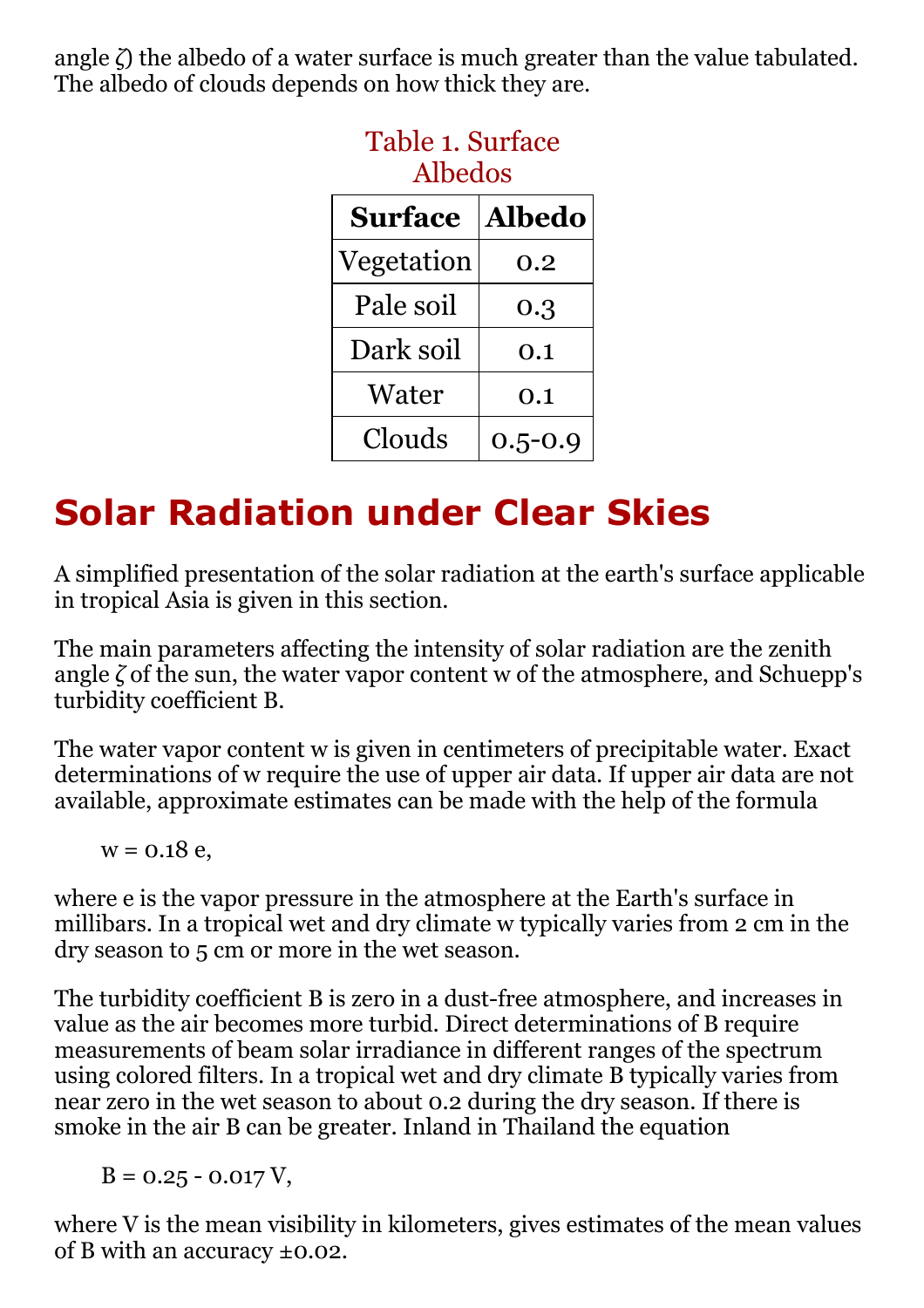The values of beam solar irradiance  ${\rm I}_{{\rm b}}$  at sea level are given in Table 2 for several values of the water content w of the atmosphere, the zenith angle *ζ* of the sun, and the turbidity coefficient B. Small corrections for variations in the ozone content of the atmosphere, and for variations in the surface air pressure, are ignored. Since the tabulated values are for application at sea level, they underestimate the beam solar irradiance at elevated mountain sites. The correction factor F for variations in the Earth-sun distance mentioned earlier should be applied.

|                |                         | $I_h(kW/m^2)$             |                    |       |
|----------------|-------------------------|---------------------------|--------------------|-------|
|                | $w(cm)/\zeta (degrees)$ | $\mathbf{B} = \mathbf{O}$ | $ B = 0.1 B = 0.2$ |       |
| $\overline{2}$ | O                       | 1.047                     | 0.879              | 0.768 |
| $\overline{2}$ | 60                      | 0.879                     | 0.684              | 0.524 |
| $\overline{2}$ | 70                      | 0.810                     | 0.530              | 0.384 |
| $\overline{2}$ | 80                      | 0.628                     | 0.314              | 0.181 |
| 5              | O                       | 0.977                     | 0.838              | 0.698 |
| 5              | 60                      | 0.838                     | 0.628              | 0.475 |
| 5              | 70                      | 0.740                     | 0.489              | 0.349 |
| 5              | 80                      | 0.572                     | 0.286              | 0.161 |

Table 2. Beam Solar Irradiance at Sea Level

Diffuse solar irradiance is determined mainly by the solar zenith angle *ζ*, the turbidity B, and the albedo of the ground around the site. Table 3 gives values of the diffuse solar irradiance  $\mathrm{I}_\mathrm{d}$  for several values of  $\zeta$  and B when the albedo of the ground is 0.25. For albedos 0.1, 0.2, and 0.3 multiply the tabulated values of  $I_d$  by the correction factors 0.90, 0.96, and 1.04 respectively.

|                                                | $I_d(kW/m^2)$ |       |       |  |
|------------------------------------------------|---------------|-------|-------|--|
| $ \zeta(\text{degrees}) B = 0 B = 0.1 B = 0.2$ |               |       |       |  |
| O                                              | 0.063         | 0.133 | 0.202 |  |
| 60                                             | 0.045         | 0.087 | 0.119 |  |
| 70                                             | 0.034         | 0.063 | 0.084 |  |
|                                                |               |       |       |  |

#### Table 3. Diffuse Solar Irradiance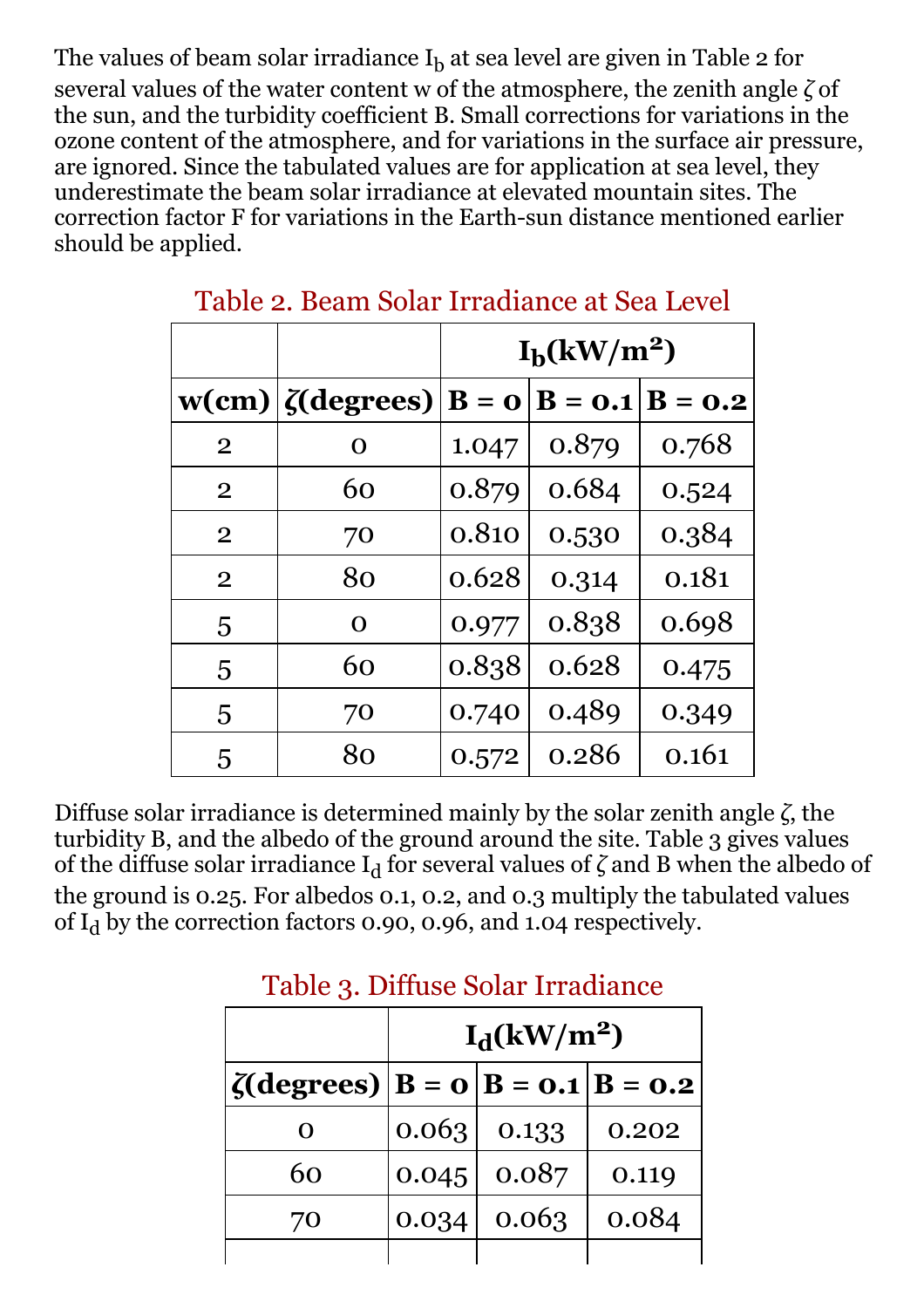80 0.018 0.034 0.039

Table 4 gives the daily total global solar irradiation under clear skies in tropical latitudes on the 15th day of the critical months March, June, September, and December. The tabulated values are for water vapor content  $w = 2$  cm and turbidity  $B = o$ . For water vapor content  $w = 5$  cm multiply the tabulated values by the correction factor 0.93; for turbidity  $B = 0.1$  and 0.2 multiply the tabulated values by 0.90 and 0.84 respectively.

|                                   | Daily Global Solar Irradiation (MJ/m <sup>2</sup> ) |              |            |  |
|-----------------------------------|-----------------------------------------------------|--------------|------------|--|
| Latitude $\boldsymbol{\varphi}$ : | $0^{\circ}$                                         | $10^{\circ}$ | $20^\circ$ |  |
| March                             | 28.8                                                | 28.1         | 26.3       |  |
| June                              | 25.4                                                | 28.2         | 30.2       |  |
| September                         | 28.3                                                | 28.2         | 27.3       |  |
| December                          | 26.9                                                | 23.3         | 18.9       |  |

Table 4. Daily Global Solar Radiation Under Clear Skies

### The Effects of Cloud

The effects of cloud on the solar radiation received at the Earth's surface are complex. If there is cloud between the sun and the point of observation, then the beam solar irradiation is weakened or eliminated. Diffuse solar radiation, on the other hand, may be greater or less in the presence of cloud than under a clear sky, depending on the type and amount of the cloud. Thin layers of cloud, and scattered clouds reflecting sunlight, increase the diffuse solar irradiation; thick layers of cloud reduce diffuse solar irradiation.

Global solar irradiation is usually reduced by cloud, but if the sun is shining in a clear part of the sky and there are brightly illuminated clouds nearby, then global solar irradiance may be greater than it would be under a completely clear sky.

Geographical, seasonal, and diurnal variations of solar radiation at the Earth's surface are controlled as much by the incidence of cloud as they are by the movement of the sun. Consequently, the study of these variations is closely linked to the study of climate, and many observations are required to build up an adequate description of them.

In Thailand the highest mean values of daily global solar irradiation are about 20 MJ/m<sup>2</sup> per day, and are widespread in April and May. The lowest values of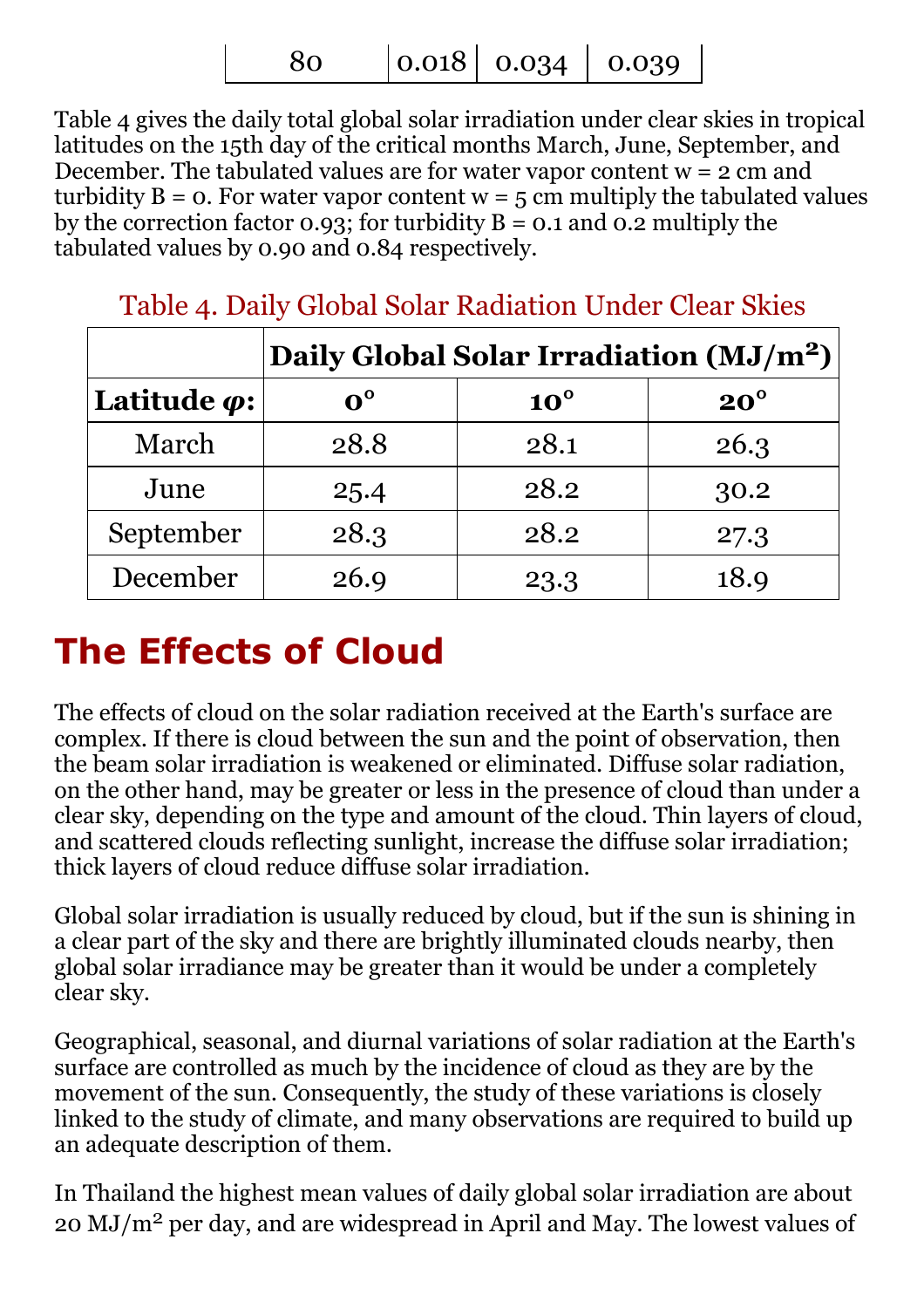daily global solar irradiation are below  $15 \text{ MJ/m}^2$  per day in restricted locations with heavy rainfall in August and September. Diffuse solar irradiation averages  $8.4 \text{ MJ/m}^2$  per day.

The **statistical frequency distribution** of daily totals of global solar irradiation has a peak near 20  $MJ/m^2$  per day at Bangkok during the dry season. This distribution is skewed towards low values, which has the important result that about 60% of days have global solar irradiation greater than the mean value. During the wet season the distribution is more dispersed and symmetrical.

A study of the diurnal variation of global solar irradiance in Thailand shows that the mean midday global solar irradiance ranges from  $0.81 \text{ kW/m}^2$  in April and May to  $0.58 \text{ kW/m}^2$  in August and September. On the average the irradiance is slightly more in the morning than in the afternoon, but the difference between the morning and afternoon values is not significant for most applications of solar energy.

We may define a **sky clearness factor** to be the actual solar irradiation divided by the solar irradiation from a completely clear sky. Studies then show that the clearest months over Thailand are December and January, except in the southern part of the country. During these months the mean clearness is between 70% and 80% (except in the south). The lowest values of clearness occur in July, August, and September, with values between 50% and 60% over the whole country.

# The Measurement of Solar Irradiance

An instrument for measuring irradiance is called a **radiometer**. It is usually desirable for radiometers to respond equally to equal amounts of energy at all wavelengths over the wavelength range of the radiation to be measured. Most radiometers therefore work by using a thermopile to measure the temperature rise of a sensitive element whose receiving surface is painted dull black. Instruments for measuring solar irradiance using a photovoltaic cell as the sensitive element have a non-uniform spectral response.

A pyrheliometer is an instrument for measuring beam solar irradiance at normal incidence. It is so designed that it measures only the radiation from the sun's disk (which has an apparent diameter of  $\frac{1}{2}$ °) and from a narrow annulus of sky of diameter 5° around the sun's disk.

A pyranometer is an instrument for measuring solar irradiance from the solid angle 2*π* onto a plane surface. When mounted horizontally facing upwards it measures global solar irradiance. If it is provided with a shade that prevents beam solar radiation from reaching the receiver, it measures diffuse solar irradiance.